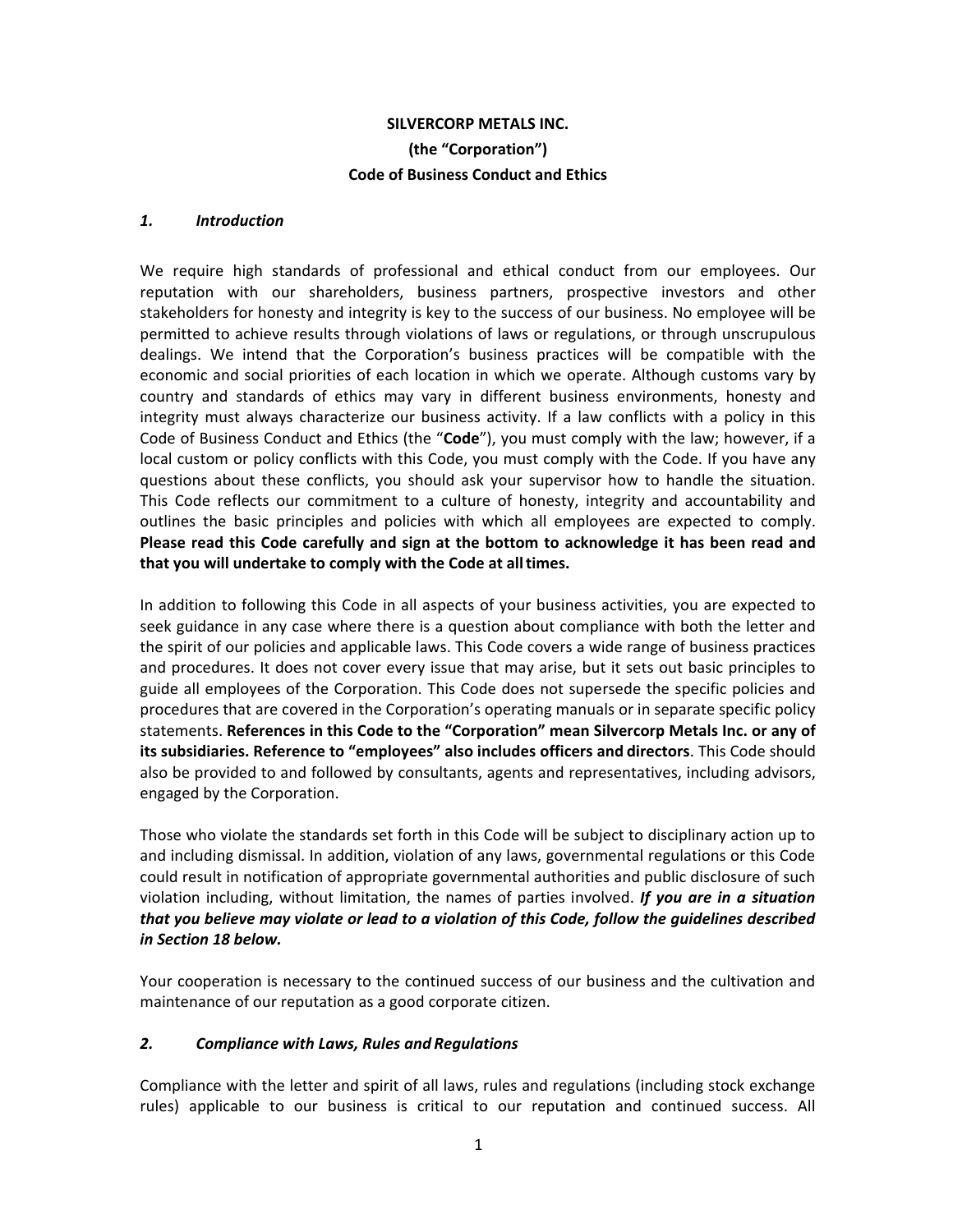employees must respect and obey such laws, rules and regulations and avoid even the appearance of impropriety.

Not all employees are expected to know the details of these laws, rules and regulations, but it is important to know enough to determine when to seek advice from supervisors, managers or other appropriate personnel. The Corporation may hold information and training sessions to promote compliance with laws, rules and regulations, including insider trading laws.

### *3. Inside Information and Securities Trading*

The Corporation is a public company with its shares listed for trading on the TSX and NYSE American. A central requirement for public companies is that all buyers and sellers of a company's shares have access to the same material information about the company. Material information that has not been disclosed to the public either by press release or regulatory filing is referred to as "Inside" information. Trading in a company's shares based on having Inside information is a serious breach of securities laws which can result in enforcement action being taken by regulators. This also applies to "tipping" others with the Inside information. Examples of Insider information are set out below. If there is unusual market activity immediately before a significant change to a company's share price, Securities regulators will review each trade to determine whether inside trading has occurred. **INSIDER TRADING IS A SERIOUS OFFENCE,**  which will result in employment termination in addition to any enforcement regulators may take**.** 

In the course of your employment, consulting activities, or as result of your role as a director, you may become aware of nonpublic information regarding the business, operations or securities of the Corporation. Unauthorized disclosure of any nonpublic information or the misuse of material nonpublic information in securities trading is strictly prohibited. It is not possible to define all situations where nonpublic information is "material", however, information should be regarded as material if there is a reasonable likelihood that it would be considered important to an investor in making an investment decision regarding the purchase or sale of the Corporation's securities. If in doubt check with a the General Counsel or Corporate Secretary of the Corporation. Nonpublic information is information that has not been previously disclosed to the general public and is otherwise not available to the general public. While it may be difficult to determine whether particular nonpublic information is material, there are various categories of information that are particularly sensitive and, as a general rule, should always be considered material. In addition, material information may be positive or negative. Examples of such information may include:

- Project exploration results, whether positive or negative
- Joint ventures with third parties, including information on the joint venture partner
- News of a pending or proposed merger or acquisition
- Financial results
- Major contract awards, cancellations or write‐offs
- Exploration results or development milestones
- News of the disposition of material assets
- Impending bankruptcy or financial liquidity problems
- Gain or loss of a substantial property
- Stock splits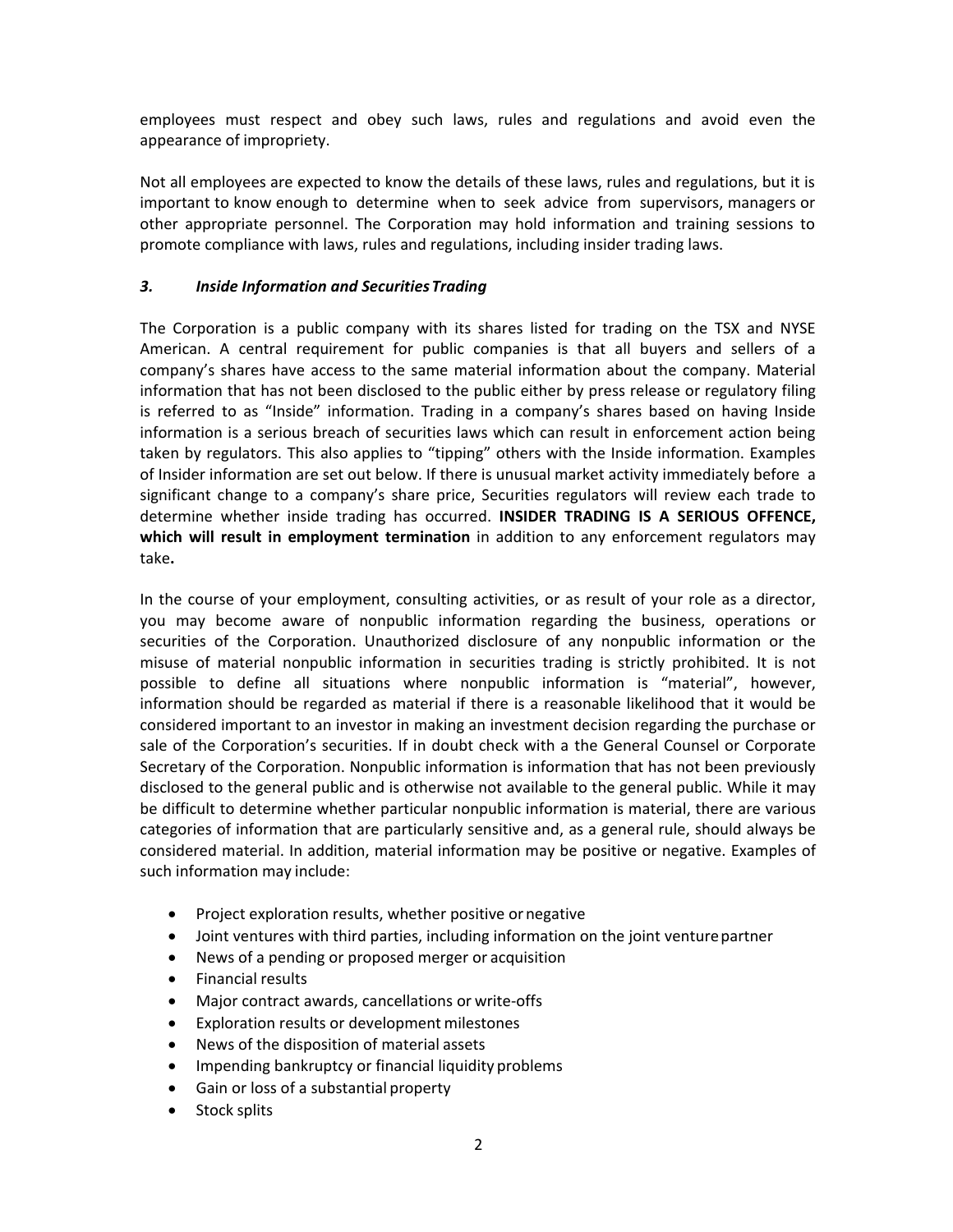- New equity or debt offerings
- Significant litigation exposure due to actual or threatened litigation
- Changes in senior management
- Projections of future earnings or losses
- Dividend issuance decisions

**Trading on Material Nonpublic Information**: With certain limited exceptions, no officer or director of the Corporation, no employee of the Corporation or its subsidiaries and no consultant or contractor to the Corporation or any of its subsidiaries and no members of the immediate family or household of any such person, shall engage in any transaction involving a purchase or sale of the Corporation's securities, including any offer to purchase or offer to sell, during any period commencing with the date that he or she possesses material nonpublic information concerning the Corporation, and ending at the close of business on the date of public disclosure of that information (usually by Press Release), or at such time as such nonpublic information is no longer material. Where a press release is issued immediately after market, no such trading shall be undertaken until after 11:00 a.m. (Vancouver time), of the following day on which the Corporation's shares trade.

**Tipping:**  No insider shall disclose ("**tip**") material nonpublic information to any other person (including family members) where such information may be used by such person to his or her profit by trading in the securities of companies to which such information relates, nor shall such insider or related person make recommendations or express opinions on the basis of material nonpublic information as to trading in the Corporation's securities.

**Applicability of Insider Trading Regulations to Securities of Other Companies**: The insider trading guidelines described herein also apply to material nonpublic information relating to other companies related to the Corporation in any way, including the Corporation's joint venture partners or other companies the Corporation may have an investment in ("**business partners**"), when that information is obtained in the course of employment with, or other services performed on behalf of the Corporation. All employees and consultants should treat material nonpublic information about the Corporation's business partners with the same care as is required with respect to information relating directly to the Corporation.

# *4. Conflicts Of Interest*

A conflict of interest occurs when an individual's private interest interferes, or appears to interfere, in any way with the interests of the Corporation. A conflict situation can arise when an employee takes actions or has interests that may make it difficult to perform his or her work for the Corporation objectively and effectively. Conflicts of interest also arise when an employee, or a member of his or her family, receives improper personal benefits as a result of his or her position in the Corporation. Loans to, or guarantees of obligations of, such persons may not be legally permissible and are likely to pose conflicts of interest, as are transactions of any kind between the Corporation and any other organization in which you or any member of your family have an interest. Activities that could give rise to conflicts of interest are prohibited unless specifically approved by the **Board of Directors or the Audit Committee**. It is not always easy to determine whether a conflict of interest exists, so any potential conflicts of interests should be reported immediately to your supervisor or the Corporation's general legal counsel. Corporate Opportunities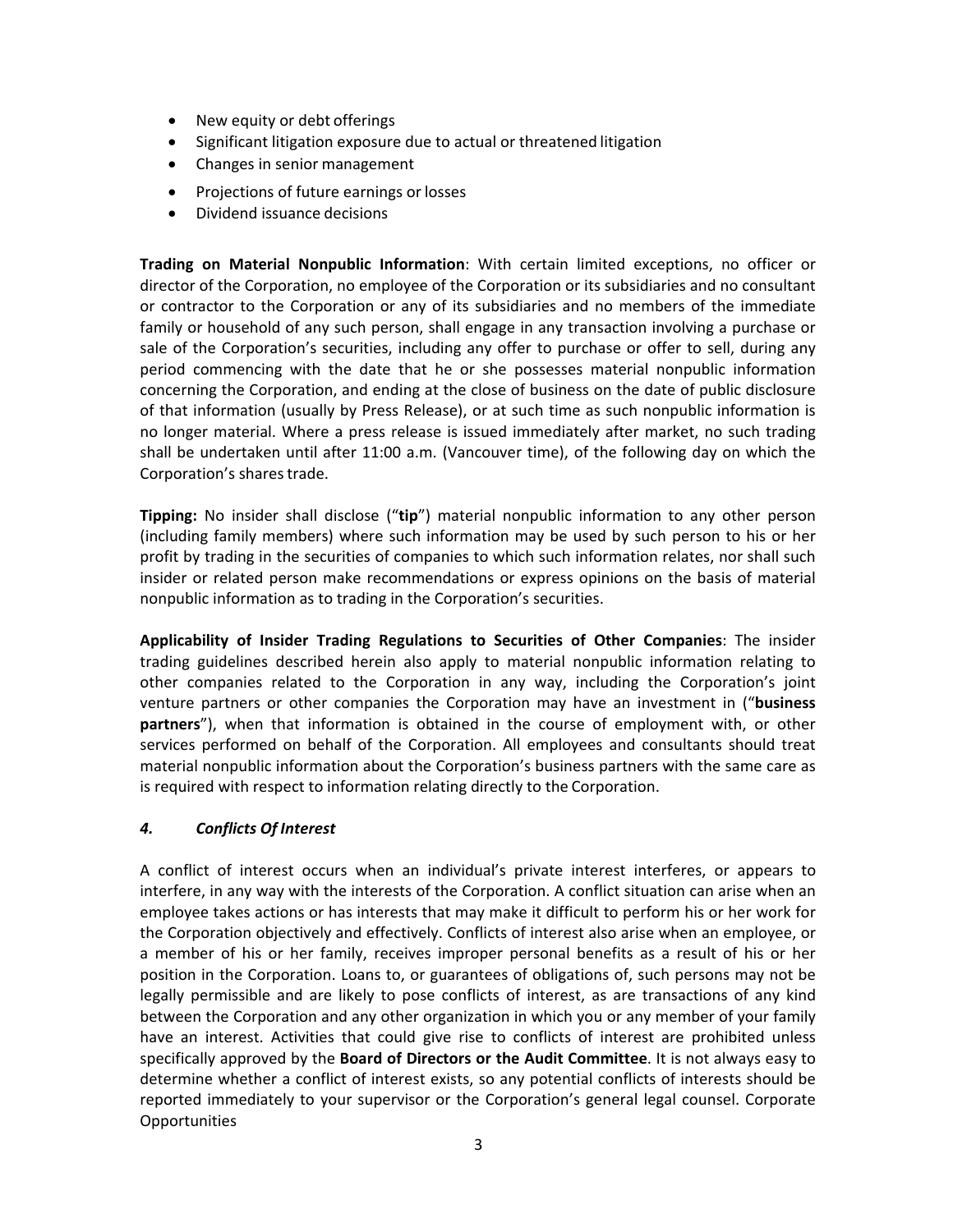Employees are prohibited from taking for their personal benefit any opportunities that arise through their employment, the use of corporate property, information or position and from using corporate property, information or position for personal gain. Employees are also prohibited from competing with the Corporation directly or indirectly. Employees owe a duty to the Corporation to advance the legitimate interests of the Corporation when the opportunity to do so arises.

# *5. Confidentiality*

Employees must maintain the confidentiality of information entrusted to them by the Corporation or that otherwise comes into their possession in the course of their employment, except when disclosure is authorized or legally mandated. Employees may be required to execute a standard form confidentiality agreement upon starting employment or from time to time during the course of employment. The obligation to preserve confidential information continues even after you leave the Corporation.

Confidential information includes all non‐public information that may be of use to competitors, or harmful to the Corporation or its customers, if disclosed. It also includes information that suppliers and customers have entrusted to us.

# *6. Protection and Proper Use of Corporate Assets*

All employees should endeavor to protect the Corporation's assets and ensure their efficient use. Theft, carelessness and waste have a direct impact on the Corporation's profitability. Any suspected incidents of fraud or theft should be immediately reported for investigation.

Corporation assets such as monies, products, or computers may only be used for legitimate business purposes or other purposes approved by management. Corporation assets may never be used for illegal purposes.

The obligation to protect Corporation assets includes proprietary information. Proprietary information includes any information that is not generally known to the public or would be helpful to our competitors. Examples of proprietary information include intellectual property, such as new projects the Corporation is considering or in negotiations with, trade secrets, patents, trademarks and copyrights, as well as business, marketing and service plans, engineering and manufacturing ideas, designs, databases, records, salary information and any unpublished financial data or reports. Unauthorized use or distribution of this information is a violation of Corporation policy. It may also be illegal and may result in civil and criminal penalties. The obligation to preserve proprietary information continues even after you leave the Corporation.

# *7. Fair Dealing*

We seek to outperform our competition fairly and honestly. We seek competitive advantages through superior performance, never through unethical or illegal business practices. Stealing proprietary information, possessing trade secret information obtained without the owner's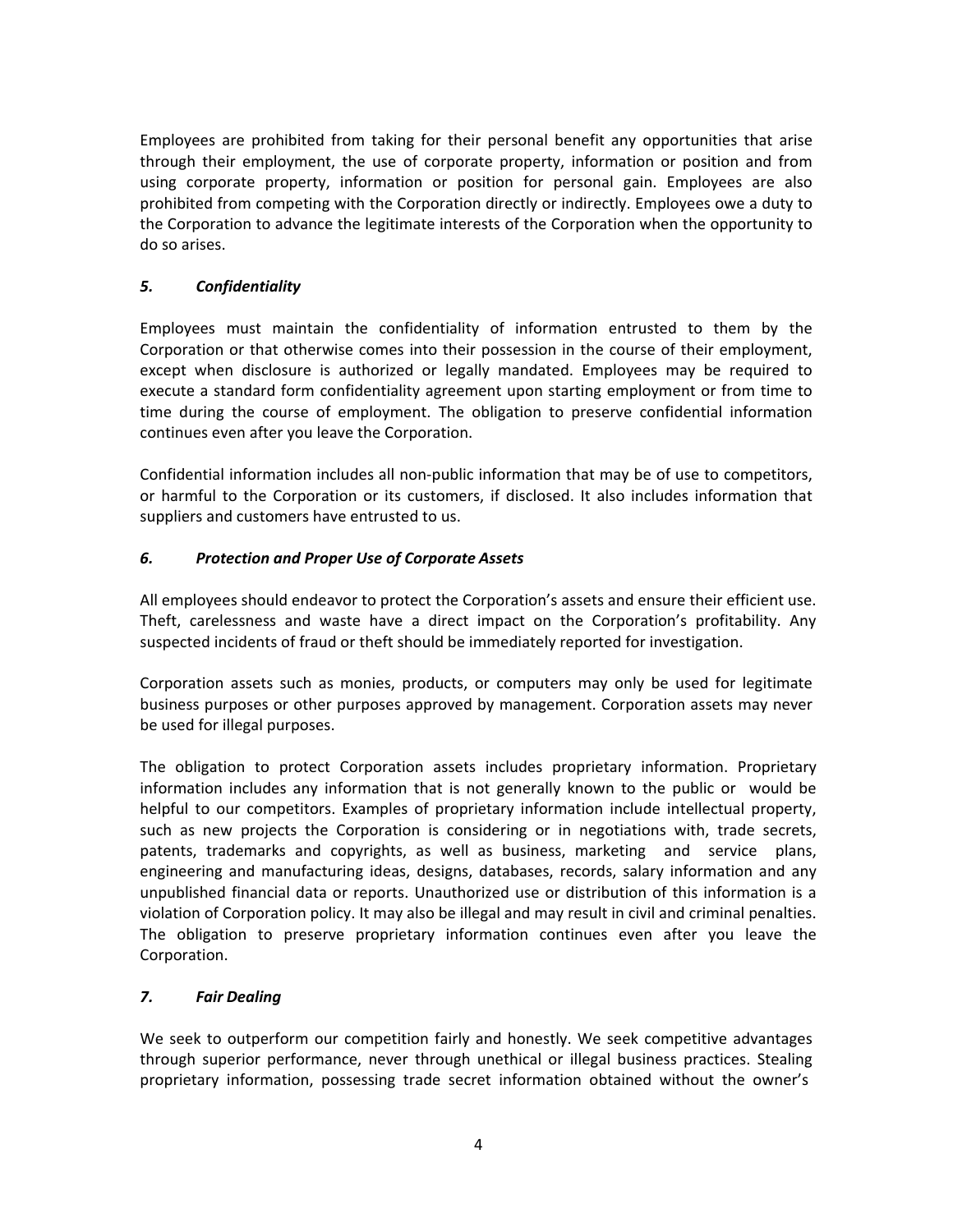consent or inducing the disclosures of proprietary information or trade secrets by past or present employees of other companies is prohibited. Each employee should endeavor to deal fairly with the Corporation's customers, suppliers, competitors and employees. No employee should take unfair advantage of anyone through illegal conduct, manipulation, concealment, abuse of privileged information, misrepresentation of material facts or any other unfair‐dealing practice.

### *8. Discrimination and Harassment*

We value the diversity of our employees and are committed to providing equal opportunity in all aspects of employment. Abusive, harassing or offensive conduct is unacceptable, whether verbal, physical or visual. Examples include derogatory comments based on racial or ethnic characteristics or personal appearance and unwelcome sexual advances. Employees are encouraged to speak out when a co-worker's conduct makes them uncomfortable, and to report harassment when it occurs.

### *9. Safety and Health*

We are all responsible for maintaining a safe and healthy workplace by following safety and health rules and practices. The Corporation is committed to keeping its workplaces free from hazards. Please report any accidents, injuries, unsafe equipment, practices or conditions immediately to a supervisor or other designated person. Threats or acts of violence or physical intimidation are prohibited.

In order to protect the safety of all employees, employees must report to work in condition to perform their duties and free from the influence of any substance that could prevent them from conducting work activities safely and effectively. The use of illegal drugs in the workplace is prohibited.

#### *10. Financial Statements and Recordkeeping*

Honest and accurate recording and reporting of information is critical to our financial reporting and our ability to make responsible business decisions. The Corporation's accounting records are relied upon to produce reports for the Corporation's management, shareholders, creditors, governmental agencies and others. Our financial statements and the books and records on which they are based must truthfully and accurately reflect all corporate transactions and conform to all legal and accounting requirements and our system of internal controls. **A separate Code of Ethical Conduct for Financial Managers forms part of this Code as Schedule "A".** 

All employees have a responsibility to ensure that the Corporation's records, including accounting records, do not contain any false or intentionally misleading entries. We do not permit intentional misclassification of transactions as to accounts, departments or accounting periods. All transactions must be supported by accurate documentation in reasonable detail and recorded in the proper account and in the proper accounting period.

All Corporation books, records, accounts and financial statements must be maintained in reasonable detail, must appropriately reflect Corporation transactions and must conform to both applicable legal requirements and the system of internal controls of the Corporation. Unrecorded or "off the books" funds or assets should not be maintained.

Business records and communications may become public through legal or regulatory investigations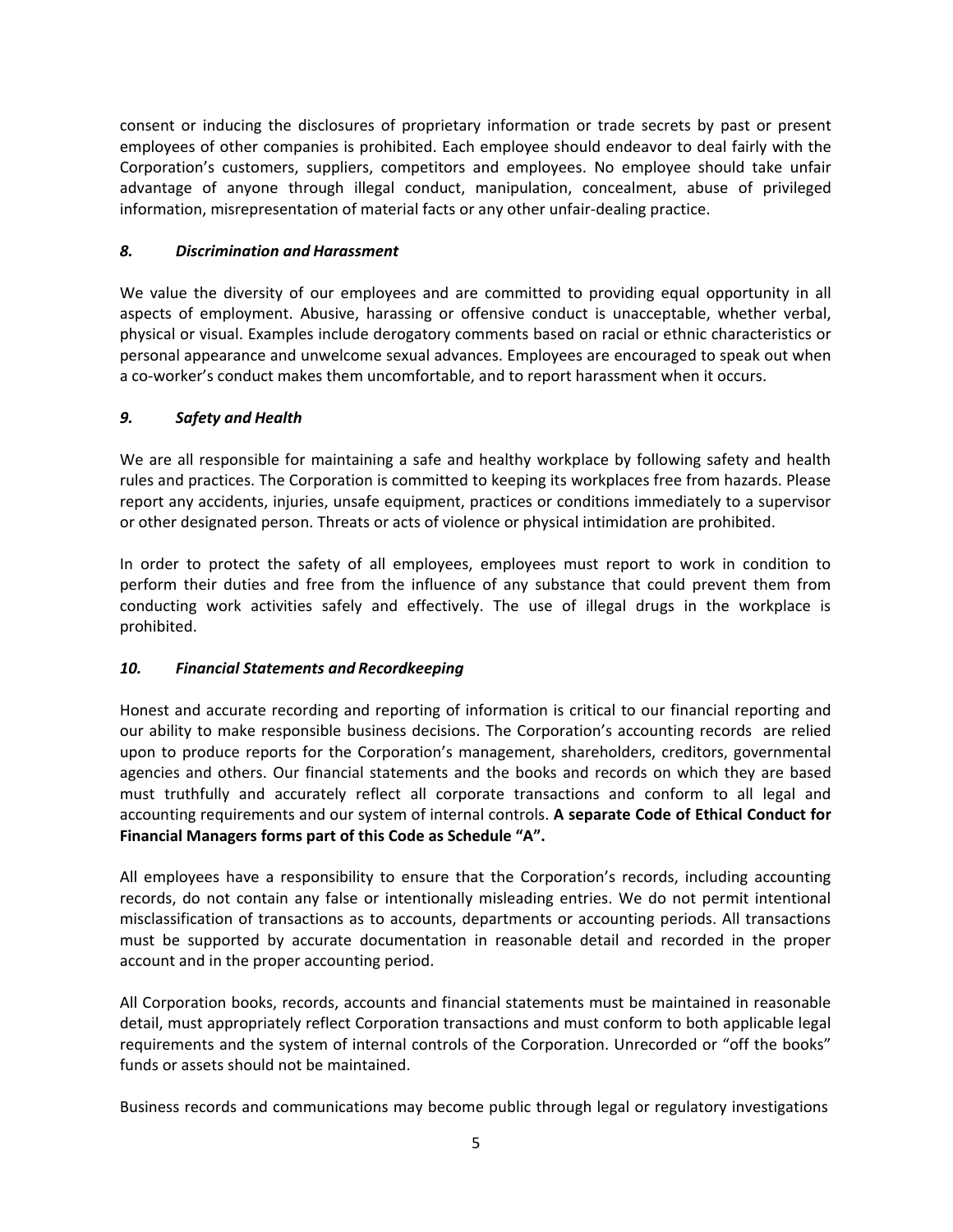or the media. We should avoid exaggeration, derogatory remarks, legal conclusions or inappropriate characterizations of people and companies. This applies to communications of all kinds, including email and informal notes or interoffice memos. Records should be retained and destroyed in accordance with the Corporation's records storage and retention policy.

The Corporation will make full, fair, accurate, timely and understandable disclosure in periodic reports and documents required to be filed by the Corporation under applicable securities laws and in other public communications made by the Corporation, in accordance with the Corporation's Corporate Disclosure Policy.

### *11. Use of E‐Mail and Internet Services*

E‐Mail systems and Internet services are provided to help us do work. Incidental and occasional personal use is permitted, but never for personal gain or any improper purpose. You may not access, send or download any information that could be insulting or offensive to another person, such as sexually explicit material or jokes, unwelcome propositions, ethnic or racial slurs, or any other message that could be viewed as harassment. Also remember that "flooding" our systems with junk mail and trivia hampers the ability of our systems to handle legitimate Corporation business and is prohibited.

Employees should not download copyrighted materials, should not copy material that is not licensed to the Corporation and should follow the terms of a license when using material that is licensed to the Corporation. No changes should be made to licensed materials without the prior consent of the Corporation. In addition, employees are discouraged from downloading games and screensavers, as these are common sources of viruses.

Your messages (including voice mail) and computer information are considered the Corporation's property and you should not have any expectation of privacy. Unless prohibited by law, the Corporation reserves the right to access and disclose this information as necessary for business purposes. Use good judgment, and do not access, send messages or store any information that you would not want to be seen or heard by other individuals.

# *12. Political Activities and Contributions*

We respect and support the right of our employees to participate in political activities. However, these activities should not be conducted on Corporation time or involve the use of any Corporation resources such as telephones, computers or supplies. The Corporation's name must not be used in any political activity unless previously authorized by management. Employees will not be reimbursed for personal political contributions.

We may occasionally express our views on local and national issues that affect our operations. In such cases, Corporation funds and resources may be used, but only when permitted by law and by our strict guidelines. The Corporation may also make limited contributions to political parties or candidates in jurisdictions where it is legal and customary to do so. No employee may make or commit to political contributions on behalf of the Corporation without the approval of senior management.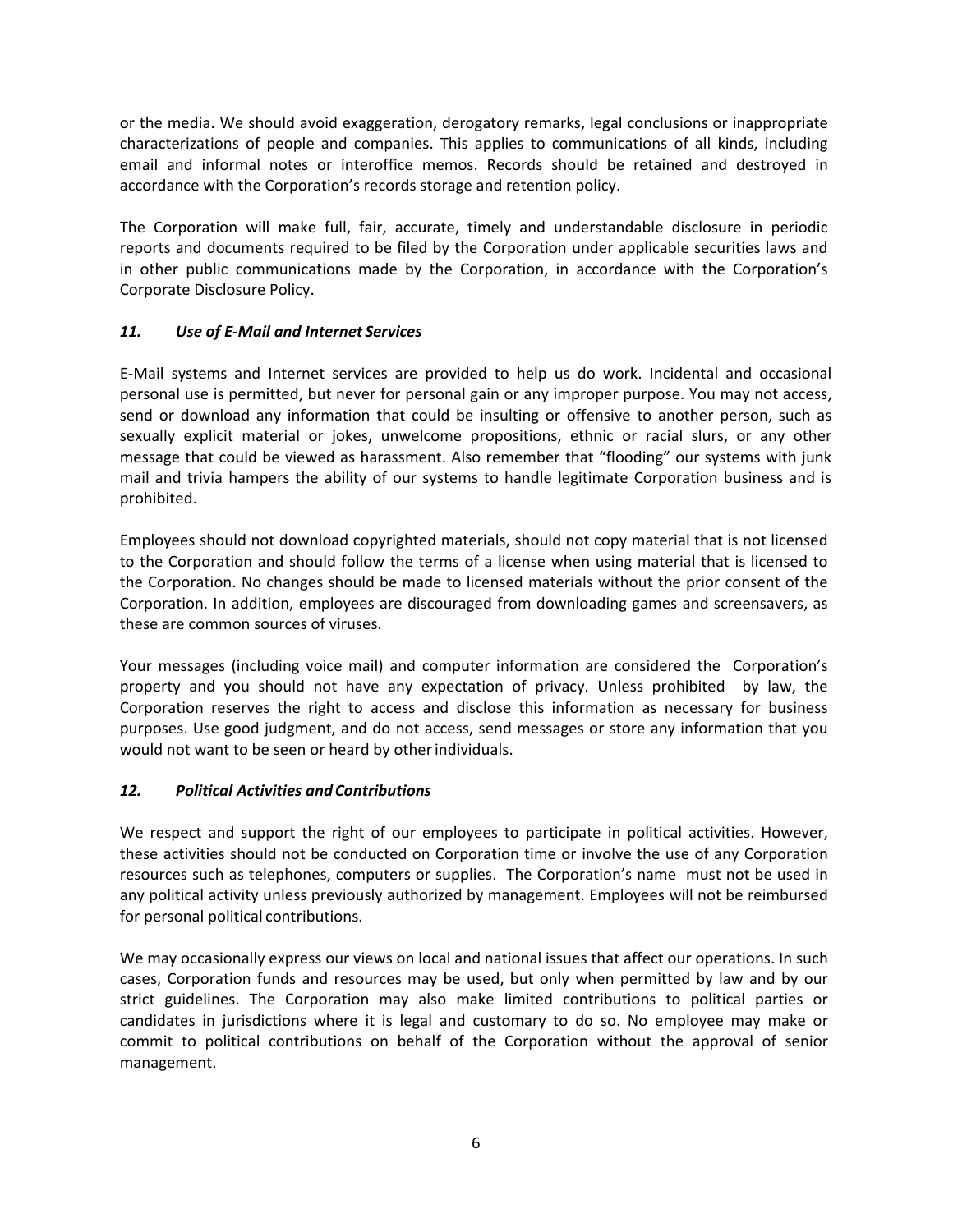#### *13. Gifts and Entertainment*

Business gifts and entertainment are customary courtesies designed to build goodwill among business partners. These courtesies include such things as meals and beverages, tickets to sporting or cultural events, discounts not available to the general public, travel, accommodation and other merchandise or services. In some cultures they play an important role in business relationships. However, a problem may arise when such courtesies compromise – or appear to compromise – our ability to make objective and fair business decisions.

Offering, promising, or receiving anything of value with the intention or appearance of improperly influencing a government official, including elected or appointed officials, national or local government employees, anyone working for state or nationally owned or controlled companies, political party officials or candidates for public office, employees of public international organizations or anyone else categorized as a government official under local law ("**Government Official**"), or private person, in order to obtain or convey any improper advantage, or for any other corrupt purpose, is strictly prohibited. It is important to recognize that even when there is no intent to convey a bribe such intent may be inferred from the surrounding circumstances. For the purposes of this Code, the phrase "**anything of value**" includes without limitation cash, travel, meals, gifts, entertainment, favors, services, loans and loan guarantees, investment or business opportunities, the use of property or equipment, job offers, transportation, the payment or reimbursement of debt, and other tangible and intangible payments.

These guidelines apply at all times, and do not change during traditional gift‐giving seasons. No gift, entertainment, or anything else of value should ever be offered, given, provided or accepted, whether directly or indirectly, by any director, officer, employee, or Agent (as defined below in section 15) of the Corporation, or by any family member of a director, employee or Agent, unless it (1) is not a cash gift, cash equivalent (which includes, without limitation, gift cards, phone cards, meal vouchers or cards) in the form of stock or other similar consideration, (2) is consistent with customary business practices, (3) is not excessive in value, (4) is not intended and cannot be construed as a bribe or payoff (5) is permitted by applicable local laws and regulations and by the rules of the recipient's employer, and (6) does not violate any applicable laws or regulations, including without limitation, the *Corruption of Foreign Public Officials Act* (Canada), and the *Foreign Corrupt Practices Act* (USA), no matter where the gift occurs . Further, anything of value must not be given with such frequency that it appears that an effort is being made to avoid restrictions under local law or this Code.

Expenses related to a gift or anything of value from a director, officer, employee, or agent of the Corporation must be supported by receipts and accurately recorded on the Corporation's books and records.

Further, all gifts, meal, travel and entertainment *of any valu*e provided by any director, officer, employee, or agent of the Corporation, or by any family member of any director, officer, employee, or agent of the Corporation, to any government official must (i) receive the prior approval (in writing) of the **Chair of the Audit Committee**, and (ii) be transparently and accurately recorded in the Corporation's books and records.

Please discuss with your supervisor any gifts or proposed gifts if you are uncertain whether they are appropriate.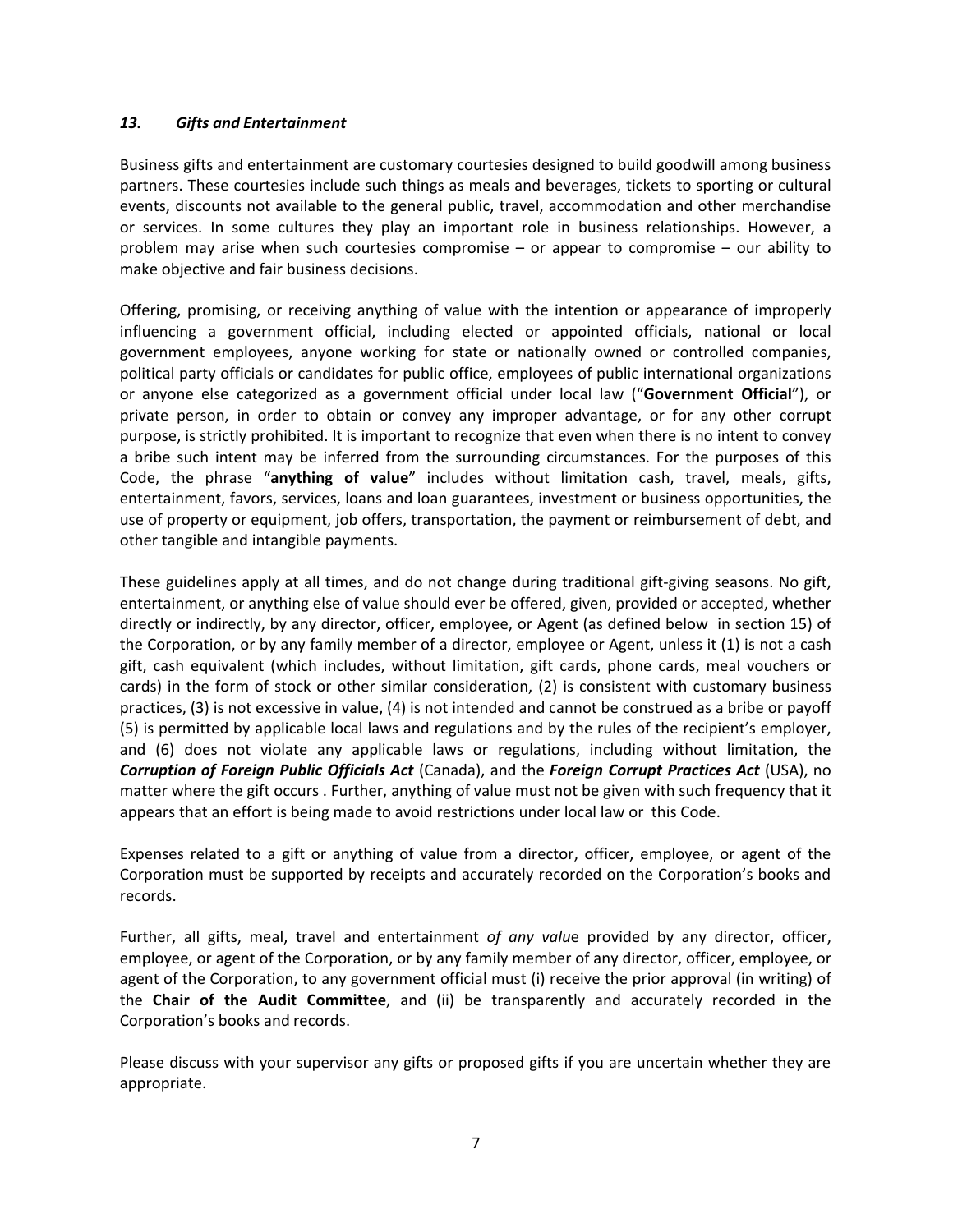### *14. Use of Agents, Consultants, and Other Third Parties*

The Corporation, and possibly executives and employees of the Corporation, may be held civilly or criminally liable for bribes paid by an agent, consultant, joint venture partner, business partner or other third party who can act on behalf of the Company (referred to here collectively as "**Agents**"). Actual knowledge of the bribery is not required to incur liability. In light of this fact, thorough due diligence must be conducted before entering into agreements with Agents, all agreements with Agents must contain strong provisions designed to ensure that the Agents will comply with and do not violate this Code or applicable anti‐corruption laws, and all employees of the Corporation must be aware of "red flags" or warning signs that could indicate a problem with an Agent.

#### **a. Due Diligence**

When a director, officer or employee of the Company initiates any business relationship with an Agent, it is important to make a full risk assessment. **It is the responsibility of General Counsel to ensure that this is done and to ensure that the results of the assessment are appropriately**  recorded. This must include a background check, tailored to the risk level and significance of the proposed relationship, to ensure that the Agent possesses both the requisite qualifications and a solid reputation for business integrity. The risk level and significance associated with the Agent should be assessed based on factors such as the nature of the relationship, the size of the contract, the location where the services will be performed, and whether the services will involve interaction with government officials. At a minimum, the due diligence process should include: gathering information from available sources concerning the ownership, management, capabilities and reputation of the Agent; reviewing the proposed structure and terms of the proposed relationship, including compensation provisions; and requiring and checking multiple references.

#### **b. Agreements**

Every agreement with an Agent must be in writing and describe the services to be performed, the fee basis, the amounts to be paid, and other material terms and conditions of the representation. The agreement also should contain written provisions (i) requiring that the Agents comply fully with this Section 14 of this Code and all applicable laws, rules and regulations, including anti-corruption laws, (ii) affording the Corporation appropriate monitoring and audit rights, including rights to access to books and records of the Agent, and (iii) allowing the Corporation to terminate the relationship in the event of suspicion of non-compliance with any anti-corruption-related undertaking. Finally, an Agreement should require that, at the time it is executed, and whenever otherwise requested by the Corporation, the Agent will sign a certification confirming its compliance with Section 14 of this Code and the applicable anti‐ corruption laws.

Payments to Agents should never be made in cash, and should be made to the Agent's bank account in the country where the services are performed or where the Agent's offices are located.

# **c. "Red Flags" or Other Warning Signs**

If, for any reason, any employee of the Corporation has reason to suspect that an Agent is engaging in potentially improper conduct, no further payments should be made until an investigation can be conducted. While not exclusive, the following warnings or "red flags," which may be present before entering into or during the term of an Agreement, are signs that an Agent might be engaged in inappropriate or illegal activity:

The Agent has a history or reputation for bribes or other unlawful conduct;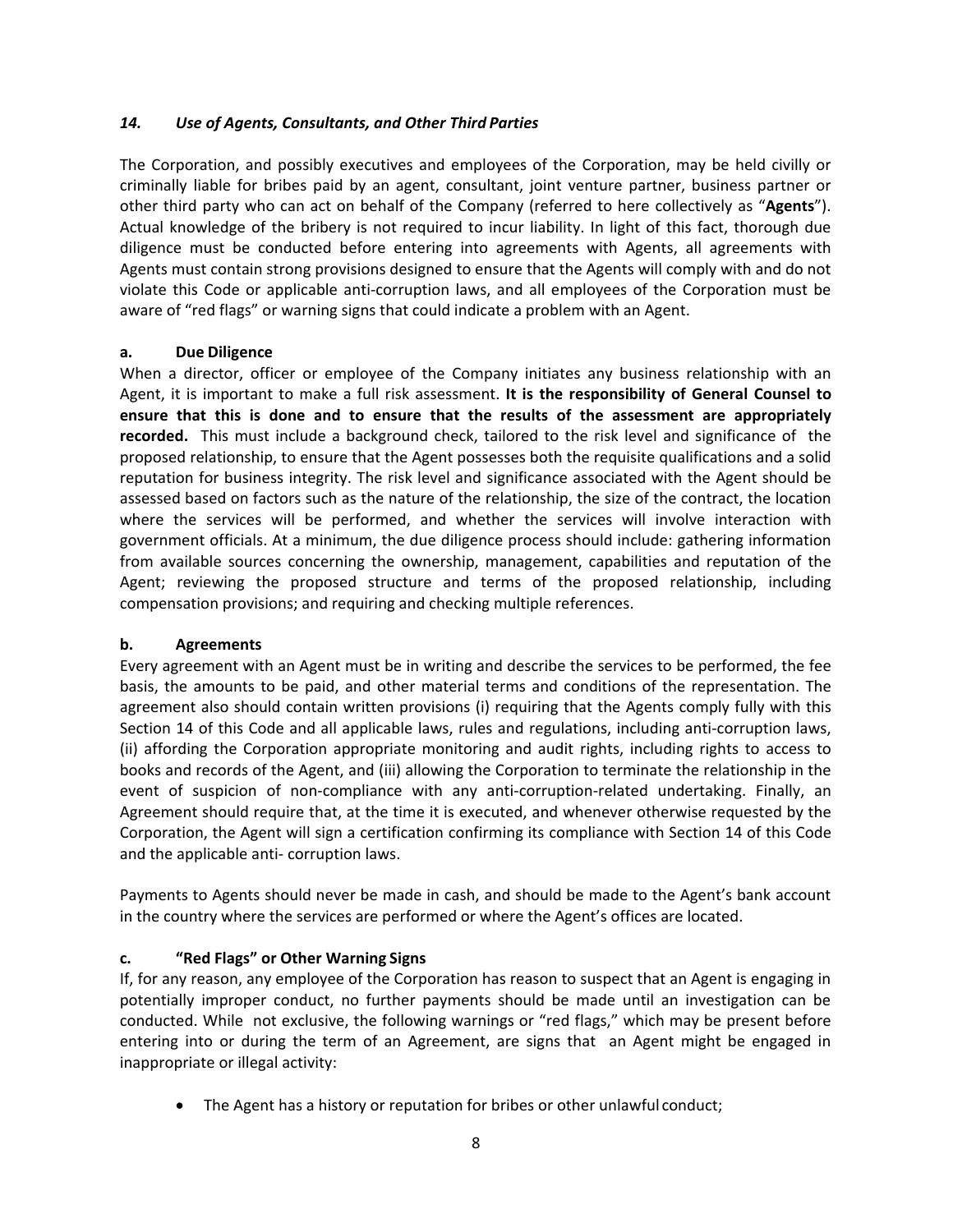- There is a history or reputation of corruption in the country where the Agent is being hired;
- Unusual or excessive payment requests, such as requests for over‐invoicing, up‐ front payments, ill-defined or last-minute payments, success fees, unusual commissions, or mid‐stream compensation payments;
- Requests for payment to a third party, to a numbered account, or in cash or other untraceable funds;
- Use of holding companies or other methods or parties to obscure ownership or participation of the Agent, without adequate business justification;
- Any refusal by the Agent to provide records and documents.

# **d. Facilitating payments**

Although some anti‐bribery laws permit payments to government officials in limited circumstances for the purpose of facilitating or expediting the administrative performance of routine governmental actions, it is the Corporation's policy that no such payments may be made.

# **e. Exceptions**

Any exception to Section 15 of this Code, including with respect to payments arrangements, must be approved in advance **by the Board of Directors**.

# *15. Waivers of This Code of Business Conduct and Ethics*

Any waiver of this Code with respect to a director or officer of the Corporation may be made only by the **Board of Directors or the Audit Committee**. Any such waiver will be promptly disclosed to the extent required by applicable laws or stock exchange regulations.

# *16. Reporting of any Illegal or Unethical Behavior, Violations of this Code and Questionable Accounting or Auditing Matters*

We have a strong commitment to conduct our business in a lawful and ethical manner. Employees are encouraged to talk to supervisors, managers or other appropriate personnel when in doubt about the best course of action in a particular situation and to report violations of laws, rules, regulations or this Code. **Potential violations of the anti‐bribery provisions should be reported directly to a Chair of the Audit Committee.** 

We prohibit retaliatory action against any employee who, in good faith, reports a possible violation. It is unacceptable to file a report knowing it to be false.

# *17. Compliance Procedures*

This Code cannot, and is not intended to, address all of the situations you may encounter. There will be occasions where you are confronted by circumstances not covered by policy or procedure and where you must make a judgment as to the appropriate course of action. Since we cannot anticipate every situation that may arise, it is important for the Corporation to set forth a general way to approach a new question or problem. These are the steps to keep in mind:

• Make sure you have all of the facts. In order to reach the right solutions, you must be as fully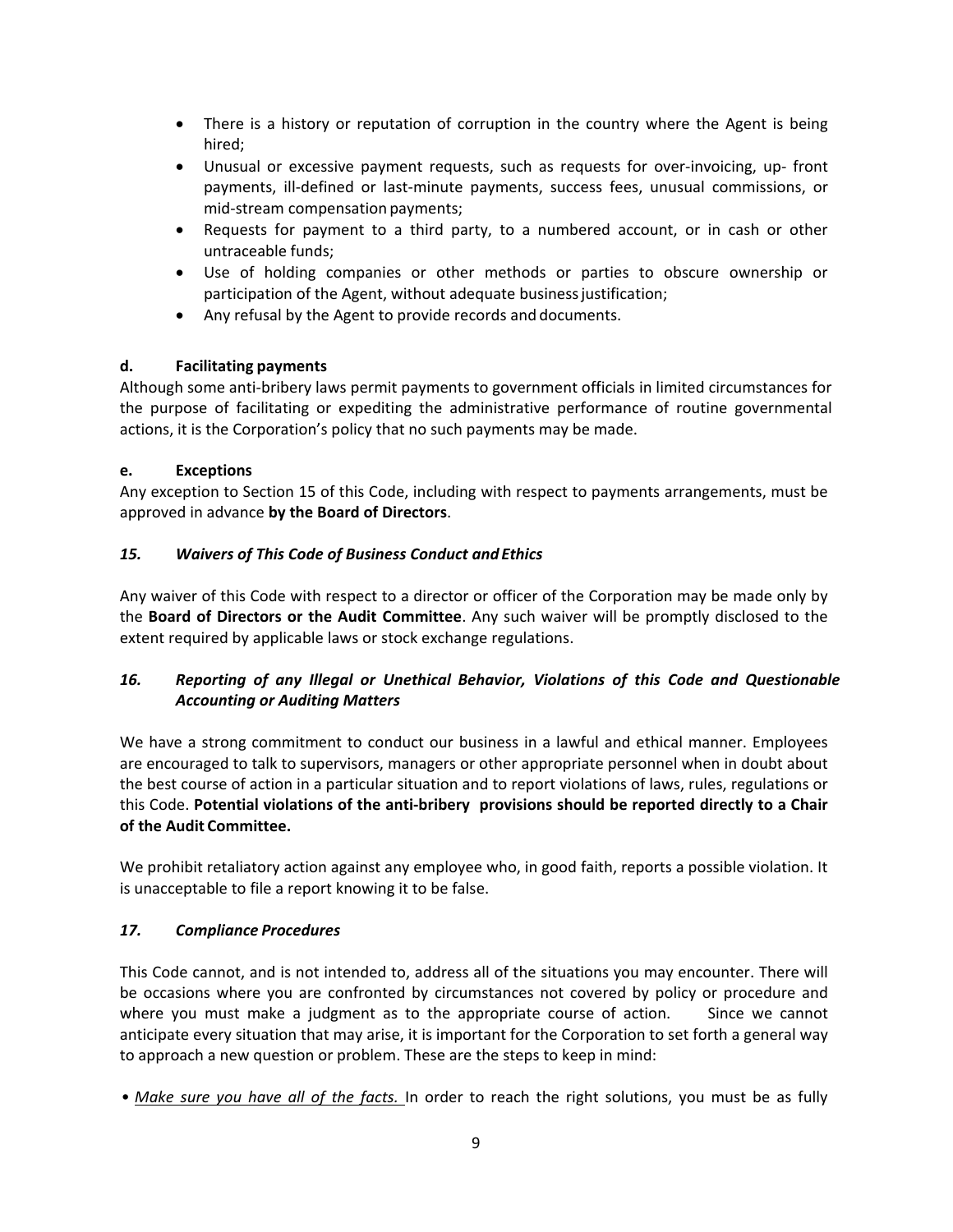informed as possible.

• *Ask yourself what you are specifically being asked to do.* This analysis will enable you to focus on the specific issues that are raised and the available alternatives. Use your judgment and common sense. If something seems unethical or improper, it probably is.

• *Clarify your responsibility and role.*  In most situations, there is shared responsibility. Are your colleagues informed? It may help to get others involved and to discuss the problem.

• *Discuss the problem with your supervisor.* This approach is best in most if not all situations. Your supervisor may be more knowledgeable about the issue and will appreciate being brought into the process. It is a supervisor's responsibility to help you to solve problems.

• *Seek help from Corporation resources.* In the rare instance in which it may not be appropriate to discuss an issue with your supervisor, or in which you feel uncomfortable approaching your supervisor you have the option to:

- ‐ report the issue using Corporation's the anonymous Whistleblower system
- ‐ discuss the problem with the Corporation's general legal counsel; or
- ‐ If you prefer to write, address your concerns to the Corporation's general legal counsel or the Chief Executive Officer.
- *You may report ethical violations in confidence and without fear of retaliation pursuant to the Corporation's Whistleblower Policy.* If your situation requires, and you request, that your identity be kept secret, the Corporation will protect your anonymity. The Corporation does not permit retaliation of any kind against employees for good faith reports of ethical violations. An officer or employee who retaliates against someone who has reported an ethical violation in good faith is subject to discipline up to and including termination of employment. These procedures are intended to encourage and enable employees and others to raise serious concerns within the Corporation rather than seeking resolution outside the Corporation.

• *Ask first.* If you are unsure of the proper course of action, seek guidance before you act. If you do not feel comfortable discussing the matter with your supervisor, please call the Corporation's general legal counsel. If you require an interpreter, every reasonable effort will be made to provide you with one. We strive to ensure that all questions or concerns are handled fairly, discreetly and thoroughly.

# **In all cases, potential violations of the anti‐bribery provisions should be reported directly to the Chair of the Audit Committee.**

#### *18. Whistleblower Laws*

The obligations of confidentiality set forth in this Code and the Code of Ethical Conduct for Financial Managers are subject to applicable whistleblower laws, which protect your right to provide information to governmental and regulatory authorities. You are not required to seek the Corporation's permission or notify the Corporation of any communications made in compliance with applicable whistleblower laws, and the Corporation will not consider such communications to violate this or any other Corporation policy or any agreement between you and the Corporation.